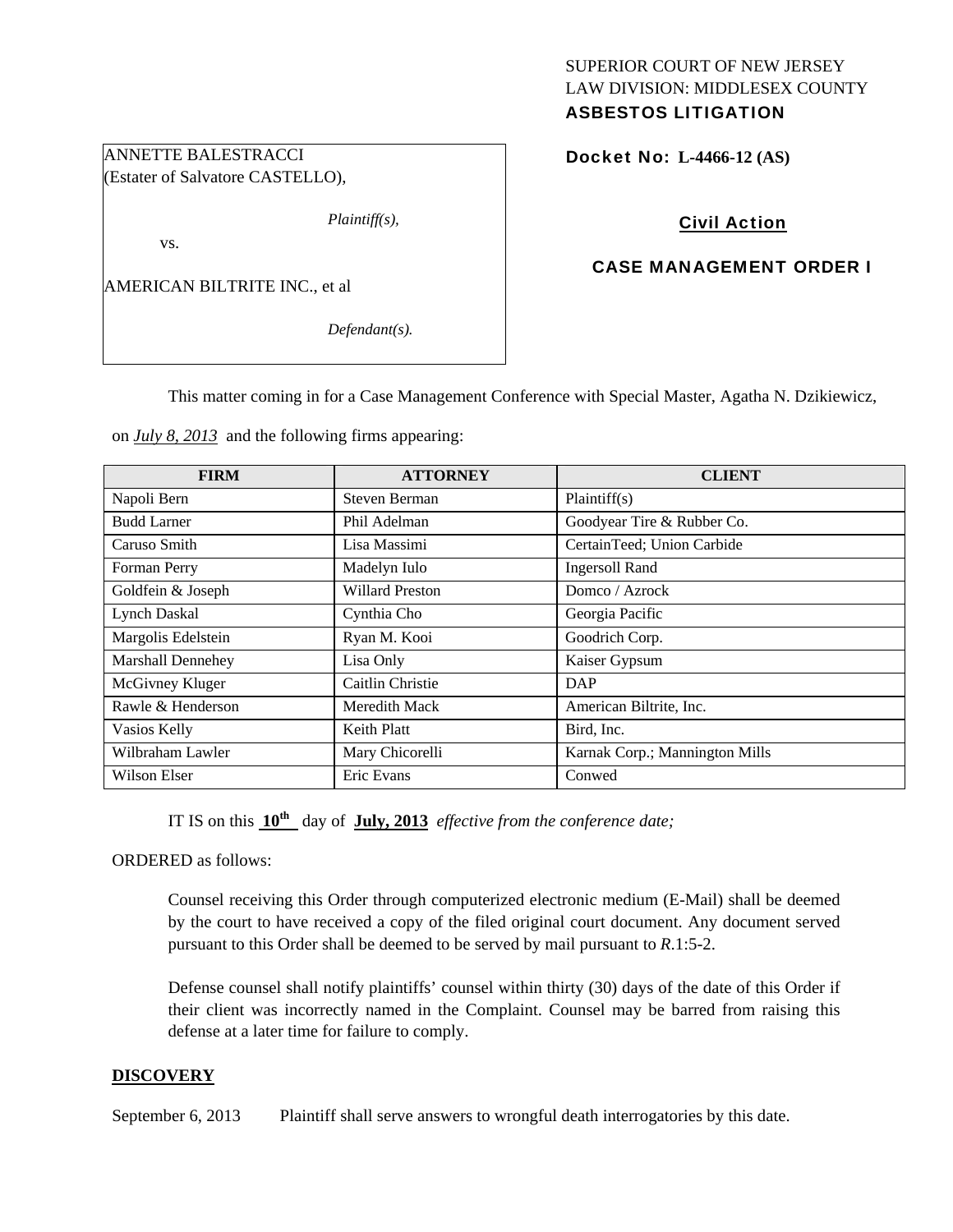- August 5, 2013 Supplemental / amended answers to interrogatories identifying fact witnesses shall be served by this date.
- August 19, 2013 Defendants shall serve answers to standard interrogatories by this date.
- September 6, 2013 Plaintiff shall propound supplemental interrogatories and document requests by this date.
- October 4, 2013 Defendants shall serve answers to supplemental interrogatories and document requests by this date.
- September 6, 2013 Defendants shall propound supplemental interrogatories and document requests by this date.
- October 4, 2013 Plaintiff shall serve answers to supplemental interrogatories and document requests by this date.
- November 29, 2013 Fact discovery, including depositions, shall be completed by this date. Plaintiff's counsel shall contact the Special Master within one week of this deadline if all fact discovery is not completed.
- December 31, 2013 Depositions of corporate representatives shall be completed by this date.

#### **EARLY SETTLEMENT**

January 10, 2014 Settlement demands shall be served on all counsel and the Special Master by this date.

#### **SUMMARY JUDGMENT MOTION PRACTICE**

- January 17, 2014 Summary judgment motions limited to product identification issues shall be filed no later than this date.
- February 14, 2014 Last return date for product identification summary judgment motions.

#### **MEDICAL DEFENSE**

- August 5, 2013 Plaintiff shall serve executed medical authorizations by this date.
- September 6, 2013 Any defendant wishing to present a medical defense shall advise all counsel of its intention by entering a Notice of Appearance of Defense Medical Counsel by this date. Any defendant who does not file such an appearance by this date may be foreclosed from asserting a medical defense.
- January 15, 2014 Plaintiff shall serve additional medical expert reports by this date.
- January 15, 2014 Plaintiff is to arrange for the transfer of pathology specimens and x-rays, if any, by this date.
- March 14, 2014 Defendants shall identify its medical experts and serve medical expert reports, if any, by this date.

\_\_\_\_\_\_\_\_\_\_\_\_\_\_\_\_\_\_\_\_\_\_\_\_\_\_\_\_\_\_\_\_\_\_\_\_\_\_\_\_\_\_\_\_\_\_\_\_\_\_\_\_\_\_\_\_\_\_\_\_\_\_\_\_\_\_\_\_\_\_\_\_\_\_\_\_\_\_\_\_\_\_\_\_\_\_\_\_\_\_\_\_\_\_\_\_\_\_\_\_\_\_\_\_\_\_\_\_\_\_